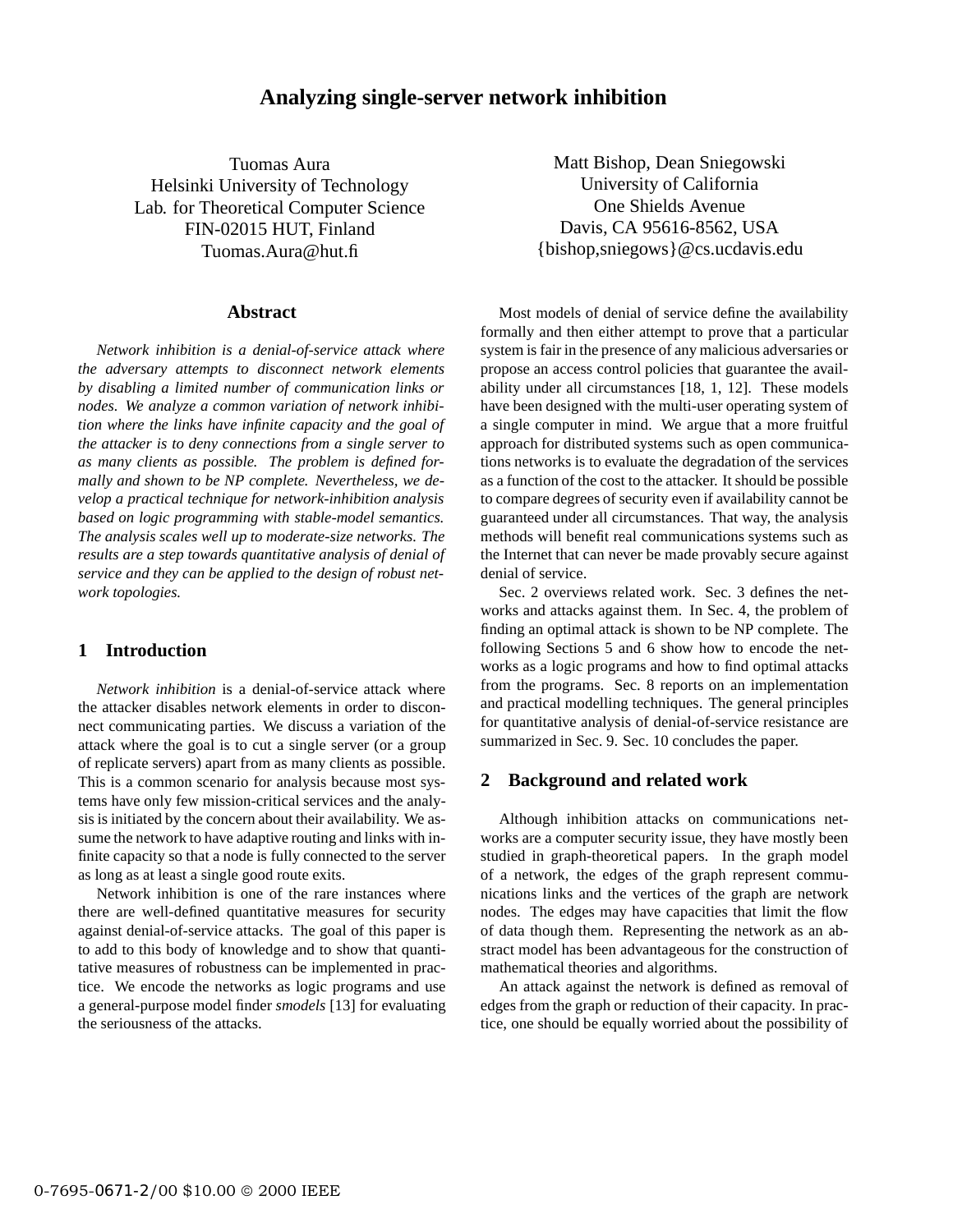vertices (network nodes) being removed. However, destruction of nodes can be reduced to attacks against links to and from them.

The goal of the attacker is to disconnect communicating parties or, in some models, to reduce the maximal transfer capacity of between them. In the time of wideband communications and adaptive routing, any single good route between two network nodes is often sufficient to carry all high-priority traffic until the failed components have been repaired. This is particularly true for military communications where the systems are designed to be survivable with redundant capacity and strict priorities for critical data. The reduction of capacity might be more serious for a commercial operator of an open network whose customers will experience a drop in service quality.

Naturally, an attacker with unbounded resources can defeat any network. We are interested in the cases where the attacker's resources are limited. The limitations are represented in the models by a cost for disabling each communication link (or node) and a fixed budget for the attacks. The malicious adversary will, assuming it has enough knowledge of the network structure, use its resources in a way that maximizes the damage. This is different from statistical models of network reliability where network elements are assumed to fail randomly and independently, and the worst case scenario is unlikely to occur.

In order to measure the damage, we also need to know the value of the lost connections to the defender. The models from the literature mentioned below differ mostly in the way the damage is evaluated. Otherwise, all the models build on the same theory of minimal graph cuts and maximum flow.

The simplest problem is to deny the connection between two given nodes. An optimal attack can be found in polynomial time with any MIN CUT algorithm. The best known algorithm is by Stoer And Wagner [16]. Cutting all connections between two groups of nodes is equally easy. It is reduced to the minimal cut problem by merging both groups into single nodes.

Cunningham [4] solves another polynomial problem: how to partition a network into separate components at the lowest cost. Each edge has an associated cost. Optimality is defined as the lowest cost per created network component. Cunningham also discusses the optimal reinforcement of a network against the attack.

A more complex problem is the *multi-way cut*. The goal is to disconnect 3 or more given nodes from each other. Dahlhaus  $\&$  al. [5] show this problem to be NP complete. It follows that the more general problem of disconnecting three or more arbitrary pairs of nodes is also intractable.

Phillips [15] introduces the *network inhibition* problem that is like MIN CUT but the links can be partially disabled with linearly increasing cost. Rather surprisingly, it turns out that finding an attack that minimizes the residual capacity of the network between the two nodes is NP complete. Like [4], this paper is interesting because it models the damage to the network as a function of the investment by the attacker.

In the reminder of this paper, we will analyze another variation of the network inhibition problem that we find to be especially relevant in protecting Internet services. We will try to determine *how many communication links or network nodes need to be removed from the communications network to disconnect a given number of nodes from a single center node*, called the *source*. The idea is to analyze the damage to the connectivity from a single host's point of view. When the network is modelled as a (directed) graph, this translates to the question if finding a minimal weight cut that reduces the size of the graph partition with the source node in it below a given threshold. Despite of the similarities with the other network inhibition problems, this appears to be an independent question. We have named this the *single-server network inhibition* problem although it might also be called *minimum multicast cut* since the attacker might be trying to minimize the number of receivers for a multicast (or broadcast) transmission. The links and nodes in our model may have have two kinds of weights: a cost of disabling and a value of being connected to the source. The links are assumed to have infinite capacities. Partial destruction of an edge is thus not possible. The following section formalizes the network and attack models.

#### **3 Network and attack models**

We model the communications network as a directed graph. To accommodate communications terminology, the vertices are called *nodes* and the directed edges are called *links*. The nodes and links can be given weights to denote their relative importance and robustness.

**Definition 1 (communications network)** A *communications network* is a quadruple  $CN = \langle N, L, s, c, d \rangle$  where

- 1. N is set of *nodes*,
- 2.  $L \subseteq N \times N$  is a set of *links*,
- 3.  $s \in N \cup \{\epsilon\}$  is called the *source* node,
- 4.  $c: N \cup L \to \mathbb{Z}_+ \cup {\infty}$  is called a *cost* function, and
- 5.  $d : N \to \mathbb{N}$  is called *damage* function.

 $\Box$ 

The source node is a server or a client from whose perspective the analysis will be done. The source can also be  $\epsilon$  which means that the source itself has been disabled. The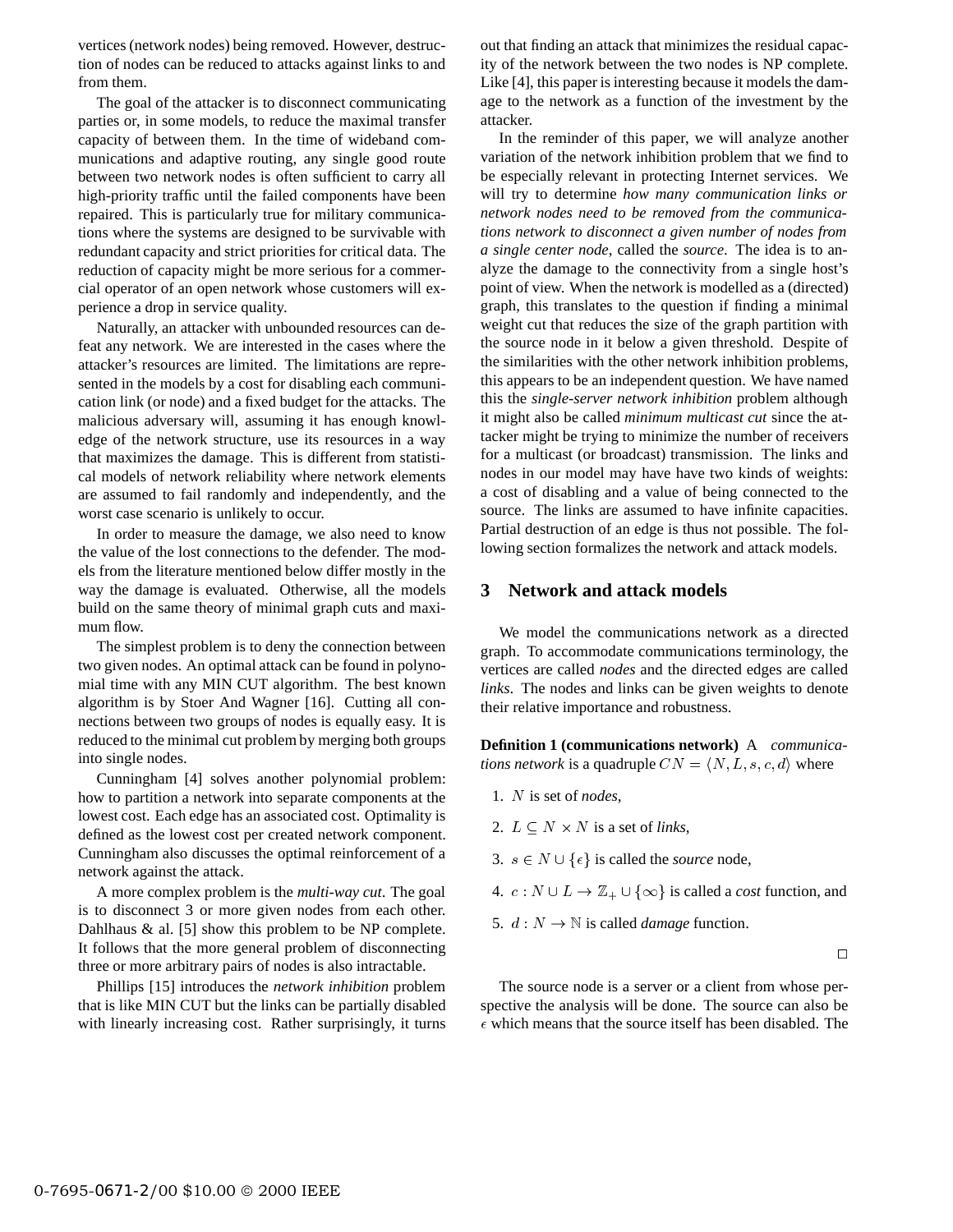cost function gives the cost of disabling nodes or links for the attacker. Disabling these components will be modelled by removing vertices and edges from the directed graph. The costs are positive integers, or infinite meaning that particular network components cannot be disabled. The damage function tells how valuable it is to the defender to have each node connected to the source. The damage values are nonnegative integers.

In an attack, some nodes and links are disabled. Formally, an *attack* on a network is a set of *disabled* nodes and links. For networks where all links are bidirectional, an attack that succeeds in partitioning the network corresponds to a *cut* of the graph  $\langle N, L \rangle$ . The total cost of the attack for the attacker is the sum of the costs of disabling the individual nodes and links.

#### **Definition 2 (cost of attack, remaining network)** Let

 $CN = \langle N, L, s, c, d \rangle$  be a communications network and  $A \subseteq N \cup L$  an attack on it. The *cost* of the attack is

$$
Cost_{CN}(A) = \sum \{c(x) \mid x \in A\}.
$$

Denote the disabled nodes by  $A_N = A \cap N$ , the disabled links by  $A_L = A \cap L$ , and the reverse links by  $A_L^{-1} =$  Obvid  $\{(n, m) \mid \langle m, n \rangle \in A_L\}$ . The *remaining network* after an attack A is

$$
CN^{A} =
$$
  
\n
$$
\langle N \setminus A_{N}, L \setminus (A_{L} \cup A_{L}^{-1} \cup A_{N} \times L \cup L \times A_{N}), s', c', d' \rangle
$$

where  $c'$  and  $d'$  are, respectively, the restrictions of c and  $d$ to the nodes and links of  $CN^A$ .  $s' = \epsilon$  if  $s \in A$  and  $s' = s$ otherwise.  $\Box$ 

The communications links are modelled as directed edges. However, most real links are bidirectional. We have chosen to represent bidirectional links as two unidirectional edges. The above definition ensures that both directions of a bidirectional link fail at the same time. It is enough to include one of them in the attack because including both links in the attack would increase the cost of the attack but not affect connectivity. This is a practical choice and it has no bearing on the generality of the model: two independent links in opposite directions can be represented by adding dummy nodes with zero damage values on the links.

Our model of the network assumes the use of adaptive routing algorithms and it ignores the capacity limitations of the communication links. As long as there at least one good route from the source to a node, the service is available. The service is denied when the last connection from the source fails. The lack of capacity bounds is probably the greatest limitation of the model.

We say that a node is *connected to the source* if there is a path in the directed graph  $\langle N, L \rangle$  from s to the node. That is, the nodes that are available for the source (or for which the source is available), are in the closure of the source node with respect to the link relation. The nodes that are not connected to the source are *disconnected*. When all links are bidirectional, the network can be interpreted as an undirected graph. In that case, nodes become disconnected when the network is partitioned. Only the nodes in the same partition with the source are connected to it.

In practice, all nodes in the original network will be connected to the source. When some nodes and edges are disabled in an attack, the disabled nodes and possibly some other nodes become disconnected from the source. The success of the attack is measured by the number and importance of the nodes that it manages to disconnect from the source.

**Definition 3 (damage)** Let  $CN = \langle N, L, s, c, d \rangle$  be a communications network and A an attack on it. The *damage* caused by A is defined as

$$
Damage_{CN}(A) =
$$
  
 
$$
\sum \{d(n) \mid n \in N \text{ and } n \text{ is disconnected from } c \text{ in } CN^A\}.
$$

Obviously, if the source is disabled in an attack (i.e. the source of  $CN^A$  is  $\epsilon$ ), all nodes become disconnected. The cost of disabling the source should usually be very high or infinite.

In order to find the best attacks or to assess the reliability of the network, we need to find an attack that causes maximal damage with a given cost.

 $=$ <sup>8</sup> **Problem 4** Maximize *Damage*<sub>CN</sub>(A) over all attacks  $A \subseteq$  $N \cap L$  for which  $Cost_{CN}(A) \leq C$ .

> In the graph terminology, this means minimizing the total weight of the nodes reachable from the source (or the total weight of the source partition for undirected cases) with a given total weight of disabled edges.

> An equally interesting problem is to minimize the cost for a desired damage:

> **Problem 5** Minimize  $Cost_{CN}(A)$  over all attacks  $A \subseteq N \cap$ L for which  $Damage_{CN}(A) \geq D$ .

> Since the allowed cost or damage is a parameter, we would actually want to plot the optimal solutions for different parameter values. That is, we want to compute the damage caused by optimal attacks as a function of the cost to the attacker.

# **4 Complexity of computing the cost-damage curve**

In this section, we will show that the problem of determining whether a given attack causes maximal damage for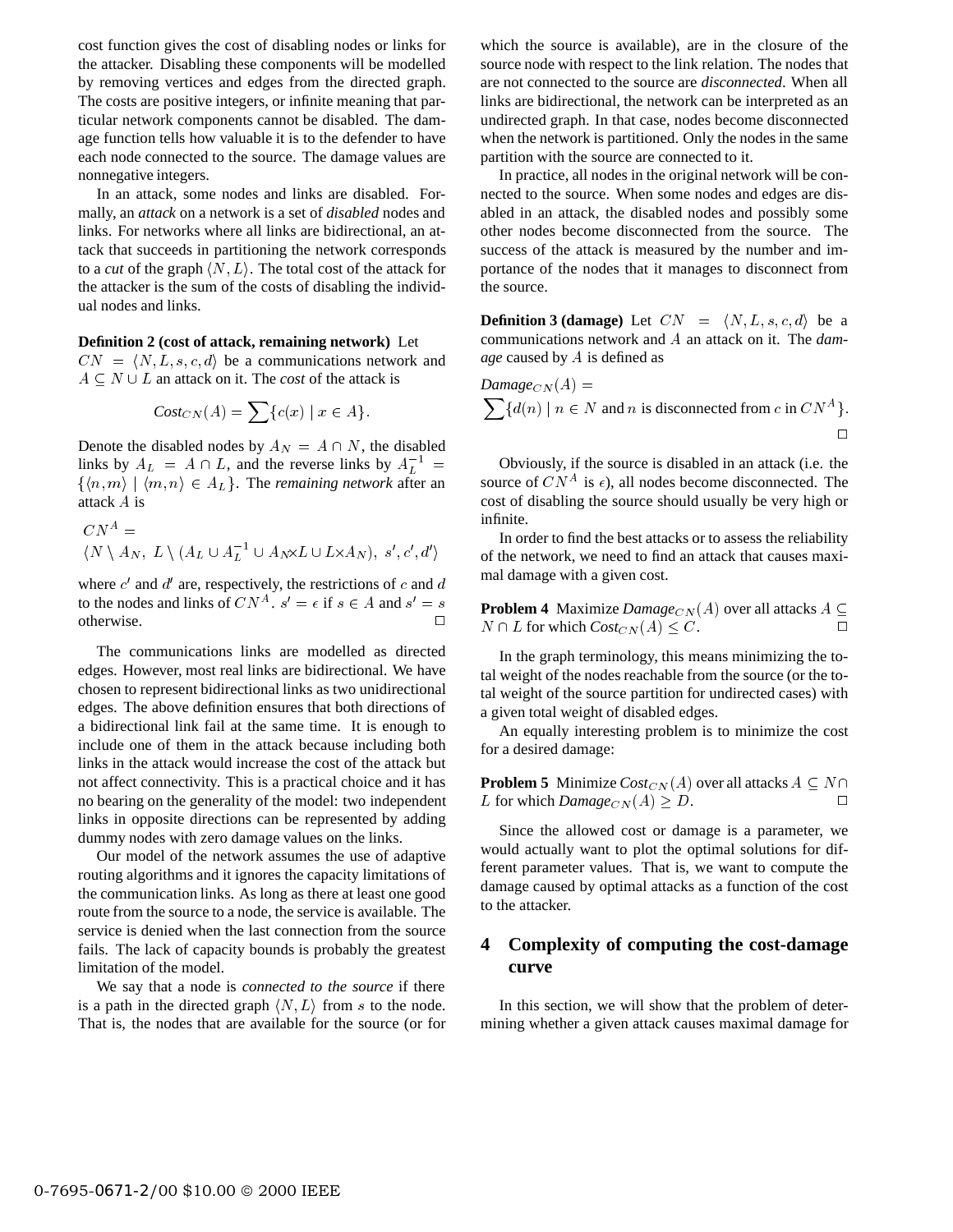

**Figure 1. Reduction of graph bisection to Problem 6 (n=6)**

its cost is an NP complete problem. The proof is done by a reduction from the minimal graph bisection problem. This is not surprising given similar results on other closely related graph problems (see Sec. 2). Furthermore, the problem remains NP complete even if all links are bidirectional, only links can be disabled, the cost of disabling a component is constant and the damage value of a node is constant.

Since NP completeness is proven for decision problems (ones that return answer yes or no), we have to restate the optimization problem in the following way.

**Problem 6** Let  $CN = \langle N, L, s, c, d \rangle$  be a communications network. Does an attack  $A \subseteq N \cap L$  exist such that  $Cost_{CN}(A) \leq C$  and  $Damage_{CN}(A) \geq D$ ?

If we can find an optimal solution for a fixed  $C$  or  $D$ , clearly we can answer the decision problem. Thus, the optimization is at least as hard as the decision.

**Theorem 7** Problem 6 is NP complete with the size of the network even if all links are bidirectional,  $d(n)=1$  for all  $n \in N$ , and  $c(n) = \infty$  for all  $n \in N$  and  $c(l) = 1$  for all  $l \in L$ .

**Proof** First, the problem is in NP. A naive nondeterministic program could guess the state of each link (disabled or not), count the disabled links to check that there are at most <sup>C</sup> and to check by depth-first search from the source that at most  $|N| - D$  nodes remain connected to the source.

To show NP hardness, we will describe a polynomialtime reduction from the *minimal graph bisection problem* (i.e. *minimum cut into bounded sets* or *bisection width*) [7, 8, 14] that is known to be NP complete. The goal in graph bisection is to divide a graph into two equal-size partitions so that the number of edges between the two partitions is less than some <sup>B</sup>.

Let a graph  $G = \langle V, E \rangle$  with some even  $n = |V|$  be given for the bisection problem. We add to the graph a new node <sup>s</sup> (source) and connect it to each of the the original vertices v through  $n^2$  routes. Note that  $n^2$  is larger than the number of edges in any bisection of G. (Actually,  $n^2/4+1$ routes would suffice but it will not hurt to be generous.) Each route consists of a new auxiliary node  $a_n^i$ , an edge from the source to the auxiliary node, and an edge from the there to the original vertex. The resulting graph will be considered as network and, therefore, it is denoted by  $\langle N, L \rangle$ . Formally,

$$
N = V \cup \{s\} \cup \{a_v^i \mid v \in V \text{ and } i = 1 \dots n^2\}
$$
  

$$
L = F \cup \{ (s, a^i) \mid (a^i, s) \mid (a^i, v) \mid (v, a^i) \mid (v, a^i) \mid (v, a^i) \mid (v, a^i) \mid (v, a^i) \mid (v, a^i) \mid (v, a^i) \mid (v, a^i) \mid (v, a^i) \mid (v, a^i) \mid (v, a^i) \mid (v, a^i) \mid (v, a^i) \mid (v, a^i) \mid (v, a^i) \mid (v, a^i) \mid (v, a^i) \mid (v, a^i) \mid (v, a^i) \mid (v, a^i) \mid (v, a^i) \mid (v, a^i) \mid (v, a^i) \mid (v, a^i) \mid (v, a^i) \mid (v, a^i) \mid (v, a^i) \mid (v, a^i) \mid (v, a^i) \mid (v, a^i) \mid (v, a^i) \mid (v, a^i) \mid (v, a^i) \mid (v, a^i) \mid (v, a^i) \mid (v, a^i) \mid (v, a^i) \mid (v, a^i) \mid (v, a^i) \mid (v, a^i) \mid (v, a^i) \mid (v, a^i) \mid (v, a^i) \mid (v, a^i) \mid (v, a^i) \mid (v, a^i) \mid (v, a^i) \mid (v, a^i) \mid (v, a^i) \mid (v, a^i) \mid (v, a^i) \mid (v, a^i) \mid (v, a^i) \mid (v, a^i) \mid (v, a^i) \mid (v, a^i) \mid (v, a^i) \mid (v, a^i) \mid (v, a^i) \mid (v, a^i) \mid (v, a^i) \mid (v, a^i) \mid (v, a^i) \mid (v, a^i) \mid (v, a^i) \mid (v, a^i) \mid (v, a^i) \mid (v, a^i) \mid (v, a^i) \mid (v, a^i) \mid (v, a^i) \mid (v, a^i) \mid (v, a^i) \mid (v, a^i) \mid (v, a^i) \mid (
$$

$$
L = E \cup \{ \langle s, a_v^* \rangle, \langle a_v^*, s \rangle, \langle a_v^*, v \rangle, \langle v, a_v^* \rangle \mid v \in V \text{ and } i = 1 \dots n^2 \}.
$$

(E includes both  $\langle v, v' \rangle$  and  $\langle v', v \rangle$  since the original graph is undirected.)  $\langle N, L \rangle$  has  $n^3 + 1$  new vertices and  $2n^3$  new edges. This may seem like a lot but it is, nevertheless, a polynomial increase.

To define a communications network  $CN$  $\langle N, L, s, c, d \rangle$ , let c be 1 for all links and infinite for all nodes, and let <sup>d</sup> be 1 for all nodes.

We claim that the original graph  $G$  has a bisection of size  $B, 1 \leq B \leq n^2/4 < n^2$ , or less *if and only if* the new network CN has an attack with damage at least  $n^3/2+n/2$ and with cost not higher than  $n^3/2 + B$ . The situation is illustrated in Fig. 1.

(*only if*) Assume first that such a bisection exists. Include in the attack the  $B$  or less edges of the bisection (the ones that cross between the two partitions). Moreover, select one of the partitions and include in the attack the  $n^3/2$ edges that connect the auxiliary nodes of that partition to the source. This disconnects  $n^3/2$  auxiliary nodes plus half  $(n/2)$  of the original vertices from the source.

(*if*) Assume that an attack satisfying the conditions  $Damage_{CN}(A) \geq n^3/2+n/2$  and  $Cost_{CN}(A) \leq n^3/2+B$ exists. It is impossible for the attack to disconnect more than half of the vertices  $V$  from the source. This is because to disconnect a vertex, all  $n^2$  routes through auxiliary nodes must be disconnected and  $n^3/2 + B < (n/2 + 1)n^2$ . Suppose then that the attack would disconnect  $k < n/2$  of the vertices  $V$ . We will see that the attack cannot cause enough damage. The routes to the  $k$  vertices through corresponding auxiliary nodes must be cut thus disabling  $kn^2$  links and disconnecting, at no extra cost, up to  $kn^2$  auxiliary nodes in addition to the k vertices. At least  $(n^3/2 + n/2) - (kn^2 +$  $k$ ) nodes must still be disconnected by disabling at most  $(n^3/2 + B) - kn^2 \le n^3/2 - kn^2 + n^2/4$  links.

Since no more original vertices may be disconnected, these nodes must all be auxiliary nodes whose corresponding vertex in V is still connected. Therefore, links on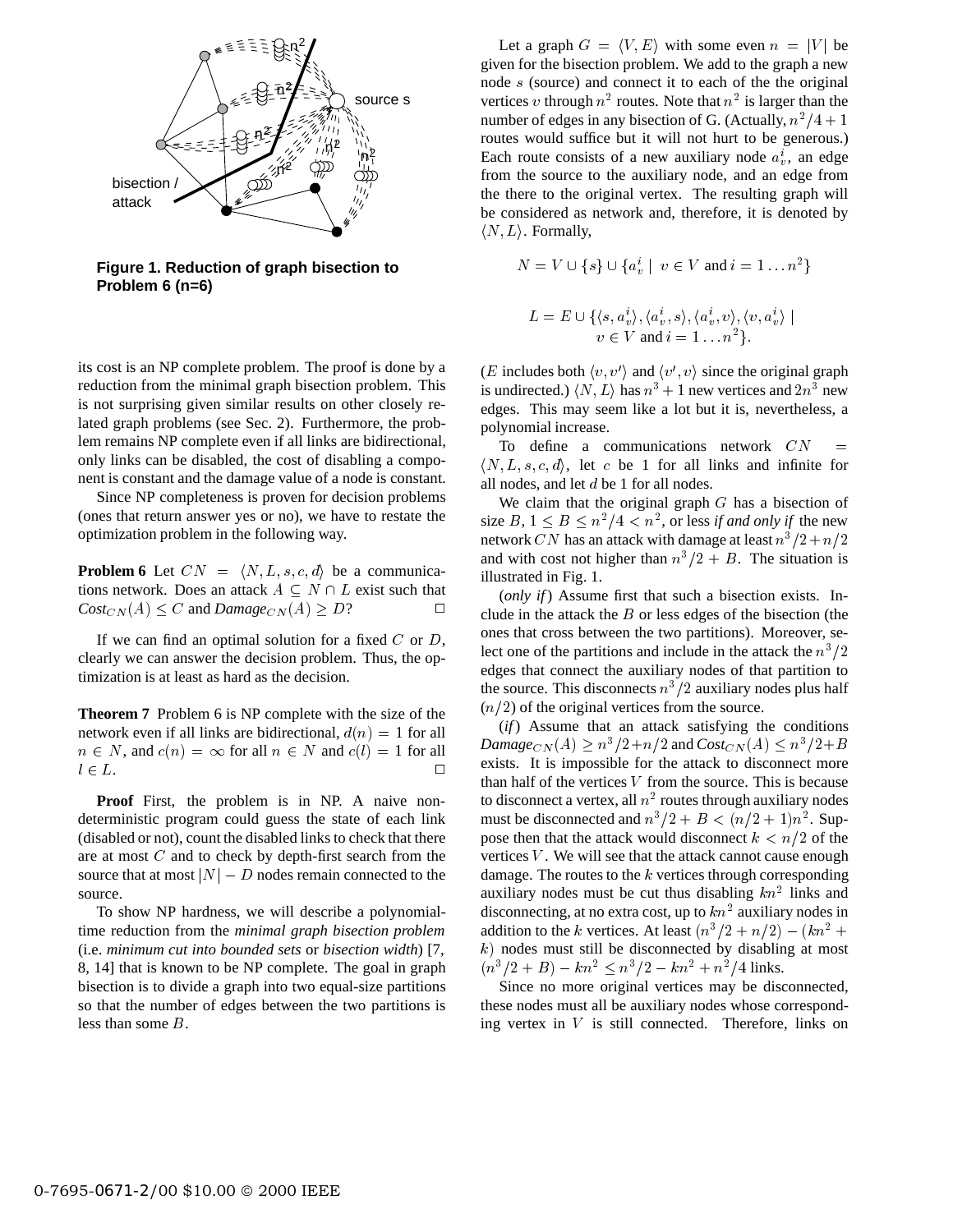

**Figure 2. A simple communications network**

both sides of these auxiliary nodes must be disabled which would cost a total  $2 \cdot ((n^3/2 + n/2) - (kn^2 + k)) =$  $n^3/2 - kn^2 + (n/2 - k)(n^2 + 2)$ . But since  $n/2 - k \ge 1$ and  $n^2 + 2 > n^2/4$ , this is more than we can afford. The conclusion is that that to get the desired damage, the attack must disconnect exactly  $n/2$  original vertices V.

Disconnecting the routes to the  $n/2$  vertices through their auxiliary nodes costs  $n^3/2$  disabled links, leaving a budget of only B for further work. However, the  $n^3/2$  auxiliary nodes become disabled at no additional cost. All that still needs to be done is to separate the  $n/2$  disconnected vertices of V from the  $n/2$  connected ones. If this can be done by disabling at most  $B$  edges of the original graph, there is a bisection of weight  $B$  or less in  $G$ .

This suffices to show that there is an attack with the given properties exactly when there a bisection meeting the given budget. Hence, any algorithm for deciding the existence of the attack can also decide the existence of the bisection. Since the transformation was polynomial, Problem 6 is also NP complete.

Theorem 7 remains true also in networks where the nodes break and links are unbreakable. This can easily be shown by adding a breakable node in the middle of each link.

#### **5 Networks as a logic programs**

In this section, we show how a communications network can be described with a logic program. Consider, for example, the (artificially small) network in Fig. 2. The network has three unidirectional links and one bidirectional link. The cost of disabling the links is marked on them. Nodes cannot break (i.e. their cost is infinite). The damage values of the nodes are also marked on them. (The damage value of the source node <sup>s</sup> does not matter because the nodes here cannot break and the source will therefore never be disconnected.)

The corresponding logic program is in Fig. 2. Lines 1– 10 describe the network structure. The other lines give rules about how nodes are connected to the source. These lines will be the same for all networks. This simple program is all it takes to model the behavior of the network with breaking components.

The rules on Lines 12-15 force each node and link to be either broken or ok but not both. As we will explain in Sec. 6, without these rules, the program could have models where some network components are neither broken nor ok.

Lines 17-19 of the program give the basic rules of connectedness. For any link, if the node at the beginning of the link is connected, the link is not broken and the node at the end is not broken itself, then the end node is also connected. These rules force the predicate connected to be true for all the nodes that are connected to the source. We will choose a semantics for the logic programs in such a way that the predicate will be true only for this minimal set of nodes and not for any other ones. Thus, we don't need any special rules for saying when a node is disconnected.

Note that our formal definition allows a bidirectional link to be broken in one or both directions. On the other hand, the connectedness rule (line 18 in Fig. 3) says that breaking in one direction is enough to disable communication in both directions. It may seem that one could mistakenly double the cost of disabling the link by putting both directions of the link in the attack set <sup>A</sup>. This problem is avoided because we are interested only in attacks that with minimal cost for a given damage. An optimal attack plan never tries to disable the same link twice.

The logic-program representation of any communications network can can be constructed in the same way. The structure of the network is described with the predicates node, link and source, and the lines 12-19 of Fig.3 are copied as such.

## **6 Stable models as attack scenarios**

We will interpret the logic programs according to the *stable model semantics* of Gelfold and Lifschitz [9]. The stable models are defined for a *ground* logic program, i.e. one without variables. Therefore, we have to first remove variables from the program by substituting them with all possible constant value combinations. Our programs are *strongly range-restricted*: the possible values of all the variables are those listed in the node and link predicates. Such programs can be grounded efficiently. In the experiments, we used an implementation by Syrjänen [17]. After grounding, the program has grown in size but it is variable-free. The predicates with only constant arguments are called *atoms*. Atoms and negated atoms are called *literals*.

The different semantics for logic programs differ mostly in the way they interpret the negation. (For example, a negative literal in Prolog is true if Prolog's resolution strategy fails to prove that the positive literal is true.) A stable model is a set of atoms that passes the following test: (1) For each atom in the model, remove from the program all rules that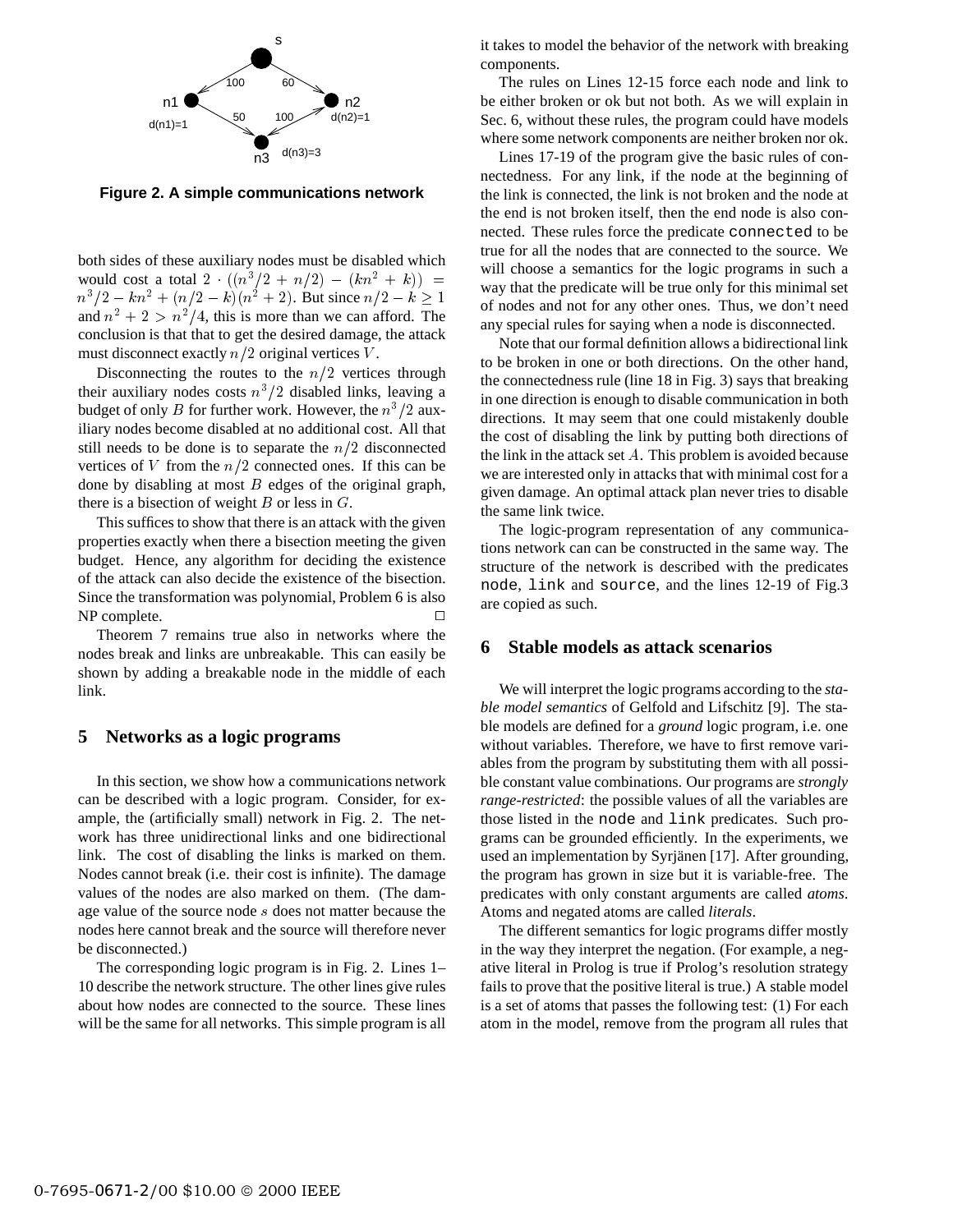```
1 node(s).
2 node(n1).
3 node(n2).
4 node(n3).
5 source(s).
6 link(s,n1).
7 link(s,n2).
8 link(n1,n3).
9 link(n2,n3).
10 link(n3,n2).
11
12 nodeOk(N) :- node(N), not nodeBroken(N).
13 nodeBroken(N) :- node(N), not nodeOk(N).
14 linkOk(N,M) :- link(N,M), not linkBroken(N,M).
15 linkBroken(N,M) :- link(N,M), not linkOk(N,M).
16
17 connected(M) :- link(N,M), connected(N), not nodeBroken(M),
18 not linkBroken(N,M), not linkBroken(M,N).
19 connected(N) :- source(N), not nodeBroken(N).
```
#### **Figure 3. Logic program representation of the network in Fig. 2**

have a negative literal for that atom in their bodies (on the right side of the implication). The idea is that these rules do not apply to this model. (2) Remove all negative literals from the bodies of the remaining rules. The result is a program without any negative literals. Such a program has a unique minimal Herbrand model (a set of atoms that satisfies the implication in each rule of the program) that can be computed simply as a closure of an empty set of atoms with respect to the remaining rules. To pass the test, that unique model must be exactly the same set of atoms as the original stable model. Thus, a stable model is a fixpoint of this process of computing what is called the *reduct* of the program and its unique minimal Herbrand model. A program may have several stable models (e.g.  $a : - \text{not } b$ . b :- not  $a$ .) or none (e.g.  $a$  :- not  $a$ ).

The stable models are a natural way of defining the meaning of a logic program. For most applications, they are the possible sets of conclusions that a rational agent might make from the program. The stable models of our programs correspond to all possible attacks against the protocol. The atoms in each stable model describe accurately the state of the network (disabled components, connected nodes) after the corresponding attack.

We will formulate this as a somewhat informal proposition. A more rigorous theorem and proof would require a formal definition of the transformation from communication networks to the logic-program representation. We find the example above to be more illustrative.

**Proposition 8** Let  $CN = \langle N, L, s, c, d \rangle$  be a communications network. There is a 1-1 mapping between the stable models of the logic-program representation of  $CN$  and the possible attacks  $A \subseteq N \cup L$  against the network. The stable model corresponding to an attack A contains the atom connected  $(n)$  for each node n if and only if the node n is connected to the source in the remaining network  $CN^{A}$ .  $\Box$ 

**Proof** Let  $\Pi$  be the logic-program representation of  $CN$ and let  $A \subseteq N \cup L$  be an attack. Define  $M_A$  to be a set containing exactly the following groups of atoms:

- 1. node(n) for each node  $n \in N$ ,  $link(n, m)$  for each link  $\langle n, m \rangle \in L$ , and source(s) for the source node s
- 2. nodeBroken(n) for nodes  $n \in A$ , nodeOk(n) for node  $n \in N \setminus A$ , linkBroken(m, n) for links  $\langle m, n \rangle \in A$ , and linkOk(m,n) for links  $\langle m, n \rangle \in L \setminus A$
- 3. connected(n) for nodes that are connected to the source in  $CN^A$ .

We claim that  $M_A$  is stable model for  $\Pi$ . The reduct of  $\Pi$  with respect to  $M_A$  has the following rules:

a. all the facts about the network structure (like lines 1-10 in Fig. 3).

```
b. nodeOk(n) :- node(n). for all n \in N \setminus A,
   nodeBreken(n) :- node(n). for all n \in A,
   linkOk(n,m) :- link(n,m).for all \langle n, m \rangle \in L \setminus A, and
   linkBroken(n,m) :- link(m,n).
                      for all \langle n, m \rangle \in A.
```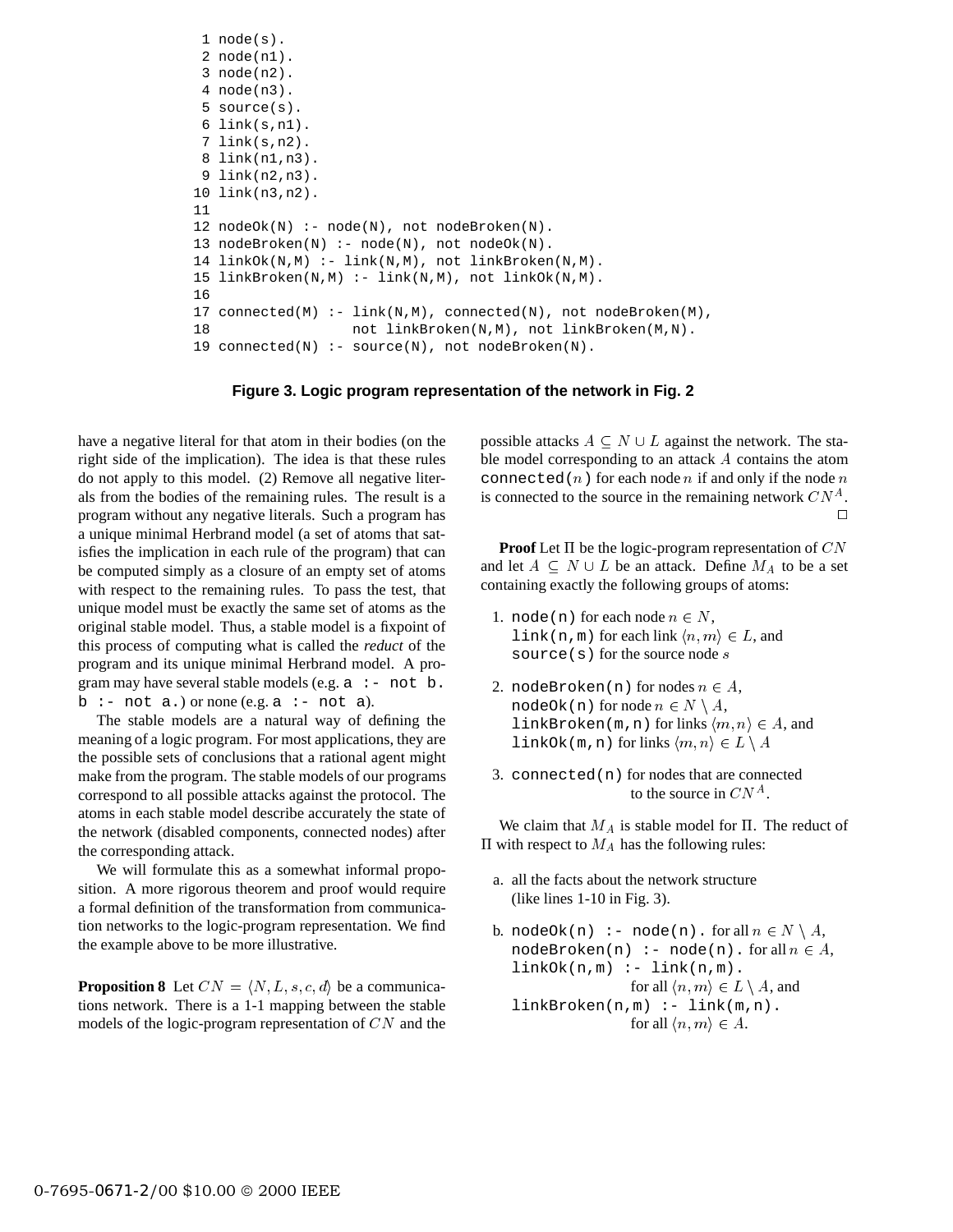```
c. connected(m) :-
   link(n,m),connected(n).
                          for all links \langle n, m \rangle such that
                           \langle n,m \rangle \in L \setminus A, \langle m,n \rangle \in L \setminus Aand n \in N \setminus A, and
   connected(s) :- source(s).
                           for the source node s if s \in N \setminus A.
```
The next step is to find the unique minimal Herbrand model  $M$  of the reduct. The rules of Type a cause  $M$  to contain all the atoms of Group 1. These are node  $(n)$  for all nodes  $n \in N$ , link(n,m) for all directed links from a node *n* to *m*, and source(s) for the source *s*. No other atoms for these predicates can be in M.

Since node(n)  $\in M$  for all nodes, the rules of Type b add to M atoms nodeOk(n) and nodeBroken(n) for all nondisabled and disabled nodes, respectively. Similarly, they add to  $M$  the correct atoms for nondisabled and disabled links. Hence, all the atoms of Group 2 are in M. No other atoms for these predicates can be in  $M$  because these are the only rules that have the predicates on the left side.

The third group of atoms requires a bit more thought. As Def. 2 says,  $CN<sup>A</sup>$  is obtained from the original network  $CN$  by removing the disabled nodes, disabled links, and any links attached to the removed nodes. Thus, a node  $n$  is connected to s in  $CN^A$  iff there is a directed path from s to n in CN that does not include any of the links or nodes in A. It is not difficult to see that the rules of Type c induce connected  $(n)$  to be true for exactly these nodes n. This can be formally shown by induction on the length of the path and on the length of the proof with the rules of Type c. Hence, the model <sup>M</sup> contains all the atoms of Group 3 and no other atoms with predicate connected. This suffices to show that  $M = M_A$  passes the test for a stable model.

We now know that  $\Pi$  has at least one stable model corresponding to each  $A \subseteq N \cup L$ . We still need to show that it has no other stable models. Every stable model of  $\Pi$ must have all the atoms of Group 1. Because of the lines 12–15 of Fig. 3, every stable model must also have either nodeOk(n) or nodeBroken(n) for every node  $n \in N$ , and either linkOk(n,m) or linkBroken(n,m) for every link  $\langle n, m \rangle \in L$ . This choice of broken nodes and links defines a unique attack  $A'$ . As above, it can be shown by induction on the length of the proof that the closure of these atoms includes connected(n) for all nodes that are connected to s in  $CN^{A'}$ . Therefore, any stable model of  $\Pi$  will have at least all the atoms of  $M_A$  for some attack A. But it is not possible for the stable model to be proper superset of  $M_A$  because stable models are always minimal Herbrand models [9]. This allows us to finally conclude that the models  $M_A$  are the only stable models of  $\Pi$ .

## **7 Optimal attacks**

The previous section showed that the stable models of the logic program representation of a communications network accurately describe the different attacks on the network. This makes it possible to use a general-purpose logic programming system to find optimal attacks and to answer Problems 4–6. We have used *smodels*, an efficient stable models implementation by Niemelä and Simons [13]. While the program of Fig. 3 is a standard logic program, the additions that we make to it in this section are specific to *smodels*.

The simplest way to find the optimal attack would be to enumerate the attacks, to compute the closure of the connected nodes in each remaining network, and to select one with cost below the budget  $B$  and highest damage. This approach will work well for small networks like that in Fig. 3. It will not work for even moderately large networks as the number of possible attacks  $2^{|N|+|L|}$  grows exponentially with the size the the network. Branch-and-bound techniques and heuristics that find good (although not necessarily optimal) solutions quickly can improve the efficiency. However, it may be difficult to develop heuristics that are suitable for a particular problem domain. The idea in using a general-purpose logic programming system to find the solutions is that such systems already have efficient and welltested implementations of the search.

The additional rules that *smodels* needs for the task are listed in Fig. 4. The rule on lines 20–24 tell which attacks are too expensive: if the total cost of the disabled components in a model is 151 or more, the atom false will also be included. (Here false is an atom, not a keyword with any special meaning.) This rule is simply a shorthand notation and could be expanded to a standard logic program by replacing it with all combinations of broken components whose weight exceeds the budget 150. The shorthand notation is not only more convenient for the programmer but also saves time and space in finding the solution. Line 25 simply creates a contradiction if the atom false is in the model. Therefore, the program cannot have any stable models with false in them.

Lines 27-29 are directives for *smodels*. They ask it to consider all stable models and to find one with the minimal sum of the weights of the connected atoms.

## **8 Implementation**

We have implemented an experimental tool for analyzing the robustness of a network topology. The user inputs a network structure into a graph editor, the network is translated into a logic program representation, *smodels* is invoked to find the optimal attack for a given budget, and the result is shown on the graph.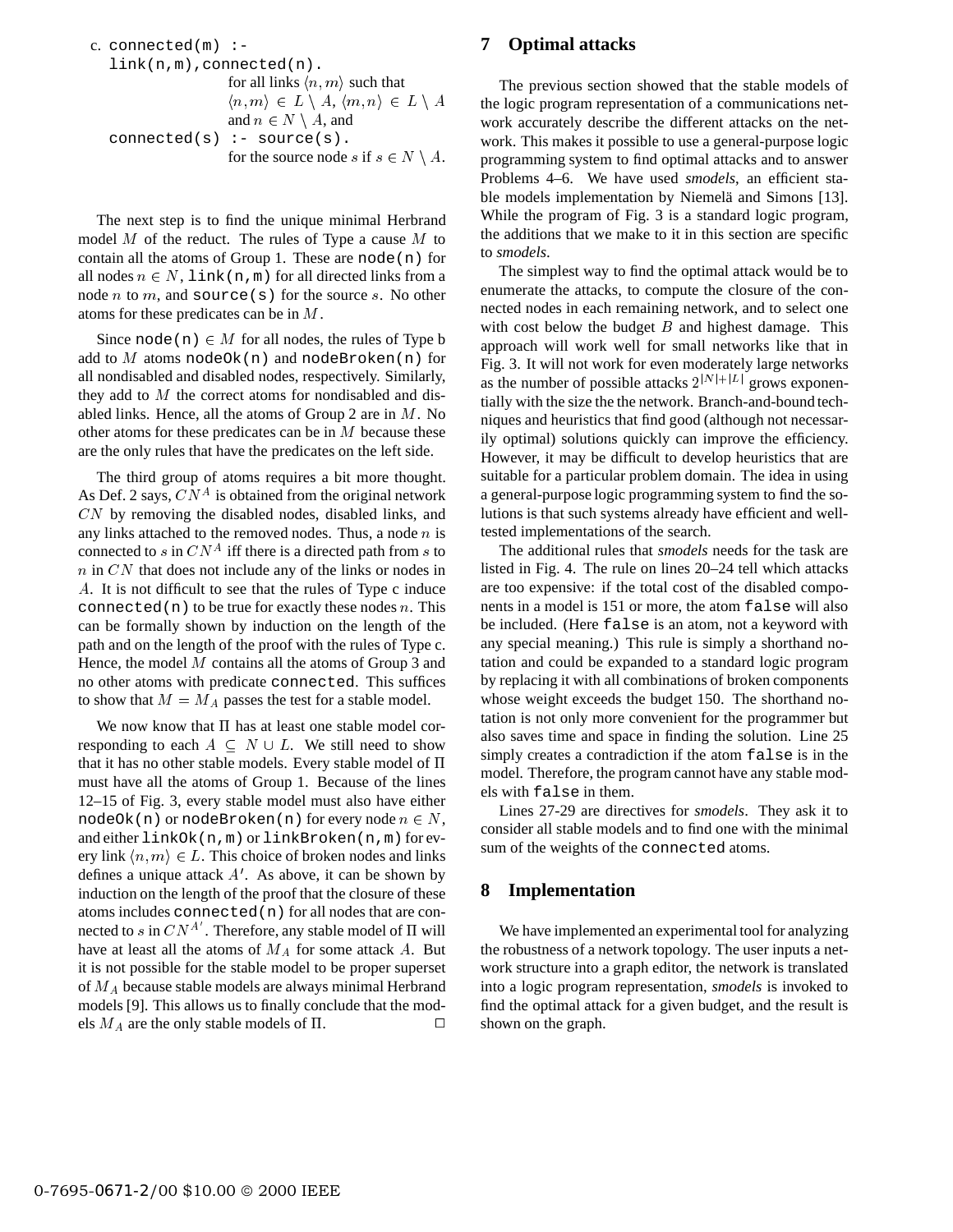```
20 false :- 151 [ linkBroken(s,n1)=100, linkBroken(s,n2)=60,
21 linkBroken(n1,n3)=50, linkBroken(n2,n3)=100,
22 linkBroken(n3,n2)=100,
23 nodeBroken(s)=1000, nodeBroken(n1)=1000,
24 nodeBroken(n2)=1000, nodeBroken(n3)=1000 ].
25 f :- not f, false.
26
27 compute 0 { }.
28 minimize \{ \text{connected}(s) = 0, \text{ connected}(n1) = 1, \}29 connected(n2)=1, connected(n3)=3 .
```
## **Figure 4. Finding optimal attacks with smodels**

Some general guidelines can be given for creating the network model:

- A subnetwork behind a single gateway router should be represented by a single node. The weight (damage value) of the node can be used to encode the size of the subnetwork. This will greatly reduce the model size.
- A LAN with a broadcast architecture (e.g. Ethernet) should be modelled as an auxiliary node that may break itself but is connected to the stations on the LAN by indestructible links. That is, the broadcast LAN either functions or fails for all stations.
- It is important to distinguish between a single bidirectional link and two unidirectional links. The former is represented by two link predicates and the latter by two auxiliary nodes. (See Sec. 3.)
- A group of replicate servers can be either combined into a single source node or declared separately as sources in the logic program. This can be used to compare different choices for the placement of replicate servers.

The analysis method was tested with random sparse graphs and artificial network models. Results from random graphs of up to 100 nodes are encouraging although the performance depends heavily on the density of the graph. Tests should still be done with actual networks. We expect the results for real communications networks to be at least as good as they are for the random graphs as real nets are usually sparsely connected and tend to have mostly local dependencies. (It is difficult to get hold of sufficiently large maps of an actual networks for the tests.)

In our implementation, the logic program representation was a slightly optimized version of the one in Figs. 3 and 4. There is still room for further optimization, in particular, in preprocessing of the graph before the translation to a logic program.

#### **9 Quantitative analysis of denial of service**

In the view of the previous sections, we will try to form general guidelines for denial-of-service models. The main idea is to express the damage caused by an attack as a function of the resources required for its execution. When determining the seriousness of a threat or comparing architectures, one should inspect the whole range of the function. By considering a range of optimal attacks, we avoid setting any awkward thresholds for when an attack is successful and when not. Meadows [11] presents a formal method for evaluating resistance of cryptographic protocols against denial of service and suggests a similar measure of robustness where cost-damage points of the attacks are compared to an application-specific tolerance level.

Formally, let *ATTACKS* be the set of possible attacks. The cost function  $Cost : ATTACKS \rightarrow COSTS$  is a mapping from the attacks to the costs of the attacks and the damage function *Damage* :  $ATTACKS \rightarrow DAMAGES$  is a mapping from the attacks to the damages caused by the attacks.

The *COSTS* and *DAMAGES* are sets of scalar or vector values. In the simplest case, they may be dollar values. The cost is often a vector of the various resources needed for the attack: communications bandwidth, computational power, number and type of conspiring entities, required access rights, etc. Damages are more likely to be scalars because of the need to put the threatened services in an order by their importance. However, it may sometimes be necessary to express the damage in components, such as lost money and time. Possible vector values are compared by components. Thus, scalar values have a natural linear order and vector values a partial order.

The main question that we want to answer is

**Problem 9** For given  $C \in COSTS$  and  $D \in DAMAGES$ , decide whether there is an attack  $A \in ATTACKS$  such that  $Cost(A) < C$  and  $Damage(A) > D$ ?

If the damages are linearly ordered (scalars), the same question can be formulated as an optimization problem.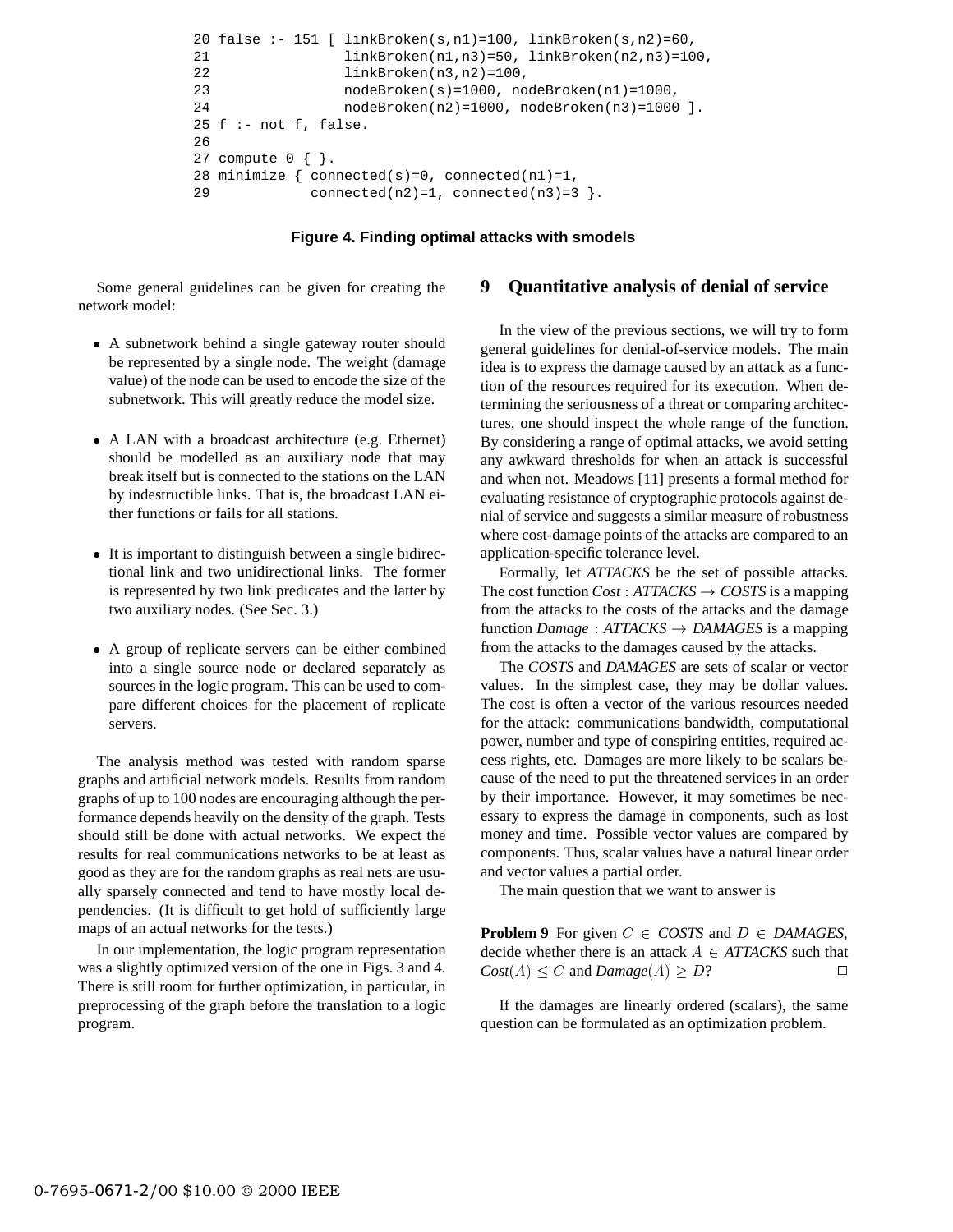

**Figure 5. Optimal cost-damage curve**

**Problem 10** For a given  $C \in \text{COSTS}$ , find an attack A such that  $Damage(A)$  is maximal over all  $\{A \in$  $ATTACKS \mid Cost(A) \leq C$ .

The best picture of the seriousness of the attacks is obtained by plotting the damage caused by the optimal attacks as a function of the allowed attack cost. For example, Fig. 5 shows how the damage varies as a function of the attack cost in the network of Fig. 2. The plots for different system architectures can be compared to evaluate their relative robustness under attack. When the cost is a vector-valued quantity, a single two-dimensional plot cannot satisfactorily depict the function. In that case, comparisons of the functions take more time and effort.

Similarly, the seriousness of two types of attacks could be compared by plotting the maximal damage caused by attacks of either type. When the damage is measured in more-than-one-dimensional vector values, each component of the damage must be plotted separately.

An equally interesting problem is to minimize the cost of an attack for a desired level of damage, although this only makes sense if the cost is measured in scalar values.

**Problem 11** For a given  $D \in DAMAGES$ , find an attack A such that  $Cost(A)$  is minimal over all  $\{A \in$  $ATTACKS | Damage(A) \ge D$ .

It should be mentioned that it is often impossible or unnecessary to calculate the accurate damage function values. Nevertheless, these concepts can be used to argue about the relative greatness of the damages or costs and about the effects of changes in the system architecture.

The comparison approach has been successfully applied in some areas completely different from network inhibition. Aura and Nikander [2] compare the robustness of stateless and stateful servers and protocols. Dwork and Naor [6] suggest increasing the cost of sending junk mail and Hirose and Matsuura [10] and Aura, Nikander and Leiwo [3] design key-agreement protocols where the attacker is always the first to commit to expensive computations. The general idea is that a system is considered robust if  $Cost(A)$ *Damage*(*A*) for all attacks.

To make the analysis easier in practice, attacks and damages can be evaluated separately from each interested party's point of view. In open systems where the participants have few common interests, it does not make sense to model the whole system. It is often much easier to consider the threats only from a single entity's perspective. For example, it is different to consider the availability of a service with the server's or a client's interest in mind. For the server, the goal is to allow as many clients as possible to efficiently use the service. For the single client, it is important to obtain the desired services from any of possibly many alternative servers. Rarely is it necessary for every client to be able to access every service, and even if it is, there may be no authority that would want to invest in improving the availability for all these parties. This could be summarized by saying that doing the analysis with the paying client in mind rather than for the public good makes it easier to get useful results.

## **10 Conclusion**

We defined the single-server network inhibition problem and showed it to be NP complete like many related problems. Logic programs with stable-model semantics were used to represent the network. Optimal attacks were found with a tool that implements this semantics. The techniques of this paper can be used to analyze the robustness of network architectures against denial-of-service by link and node destruction.

Possible future work includes optimizing the search for attacks by reducing parts of the networks at a preprocessing stage and evaluating other techniques such as integer linear programming and simulated annealing to solve the same problem. The ultimate goal should be to develop vulnerability detection techniques that can be incorporated as standard components into network engineering tools.

We also suggested that the analysis of denial-of-service attacks should, in general, aim to give the damage caused by optimal attacks as a function of the cost to the attacker rather than setting sharp thresholds for availability and denial. This makes it possible to compare the robustness of systems under attack even when it is impossible to guarantee the availability.

## **Acknowledgments**

This research was done mostly while Tuomas Aura was visiting UC Davis Computer Security Laboratory. His work was funded by Academy of Finland projects #44806 and #47754. Matt Bishop Dean Sniegowski were were supported by grant NAG21251 from the National Aeronautics and Space Administration (NASA), and by a gift from Mi-